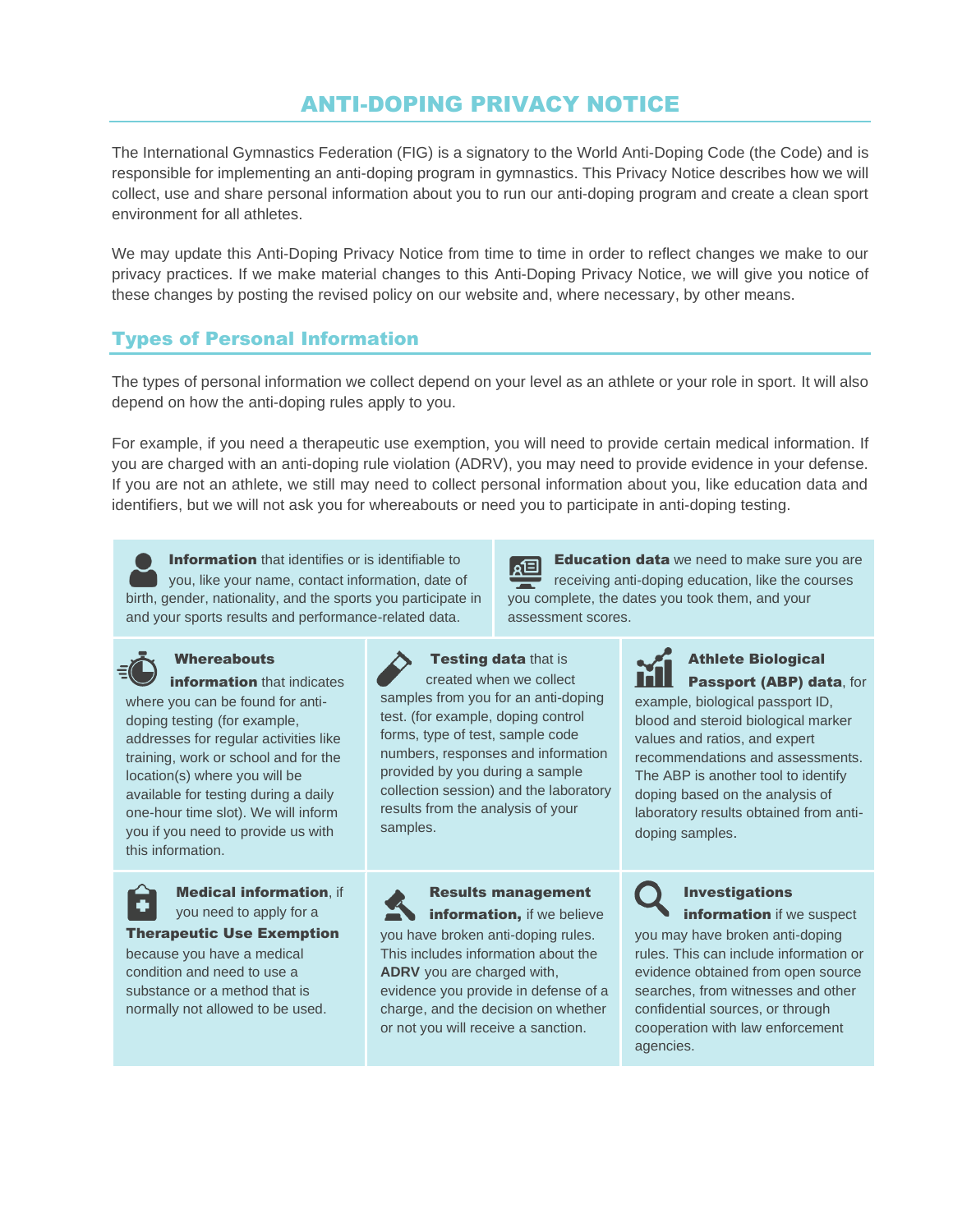### How and Why We Use Personal Information

Our role as an anti-doping organization (ADO) is to detect, deter and prevent doping in sport, in accordance with the Code, the International Standards (IS), and our FIG Anti-Doping Rules. This involves using personal information to carry out the following anti-doping activities:

We also maintain records to improve, monitor and report on our anti-doping activities. This can include creating

| <b>Anti-Doping Activities</b>                                                                                                                                                                                     | <b>Main Personal Information Types</b><br><b>Used for Each Activity</b> |             |  |  |  |  |  |  |
|-------------------------------------------------------------------------------------------------------------------------------------------------------------------------------------------------------------------|-------------------------------------------------------------------------|-------------|--|--|--|--|--|--|
|                                                                                                                                                                                                                   |                                                                         | ■ 心 / 通 白 人 |  |  |  |  |  |  |
| Providing anti-doping education to you.                                                                                                                                                                           |                                                                         |             |  |  |  |  |  |  |
| Planning and conducting anti-doping tests, and locating you for<br>these tests using the whereabouts information you submit.                                                                                      |                                                                         |             |  |  |  |  |  |  |
| Analyzing the results from your biological samples.                                                                                                                                                               |                                                                         |             |  |  |  |  |  |  |
| Analyzing and following up on the recommendations and results<br>of your passport (Athlete Biological Passport or ABP).                                                                                           |                                                                         |             |  |  |  |  |  |  |
| Enforcing the FIG Anti-Doping Rules by identifying ADRVs,<br>issuing charges, and managing related proceedings.                                                                                                   |                                                                         |             |  |  |  |  |  |  |
| Processing requests to grant or recognize any therapeutic use<br>exemptions (TUE) you apply for.                                                                                                                  |                                                                         |             |  |  |  |  |  |  |
| Gathering intelligence and conducting investigations to better<br>target testing activities and identify ADRVs, including cooperating<br>with law enforcement.                                                    |                                                                         |             |  |  |  |  |  |  |
| Communicating with you for the purposes described above.                                                                                                                                                          |                                                                         |             |  |  |  |  |  |  |
| Coordinating and collaborating with other ADOs, for example, by<br>sharing intelligence to better target our testing activities or by<br>sharing information about our education program to avoid<br>duplication. |                                                                         |             |  |  |  |  |  |  |
| Reporting on our anti-doping activities to WADA to demonstrate<br>our compliance with the Code and International Standards.                                                                                       |                                                                         |             |  |  |  |  |  |  |
| Other activities authorized by the Code for purposes relating to<br>the protection of clean sport and the enforcement of the FIG Anti-<br>Doping Rules                                                            |                                                                         |             |  |  |  |  |  |  |

statistics by aggregating personal information. For example, we create statistics about anti-doping tests we conduct and ADRVs for which we are the results management authority.

## Who We Share Personal Information With

We may need to share your personal information with the following individuals and organizations to run our anti-doping program and respect the Code: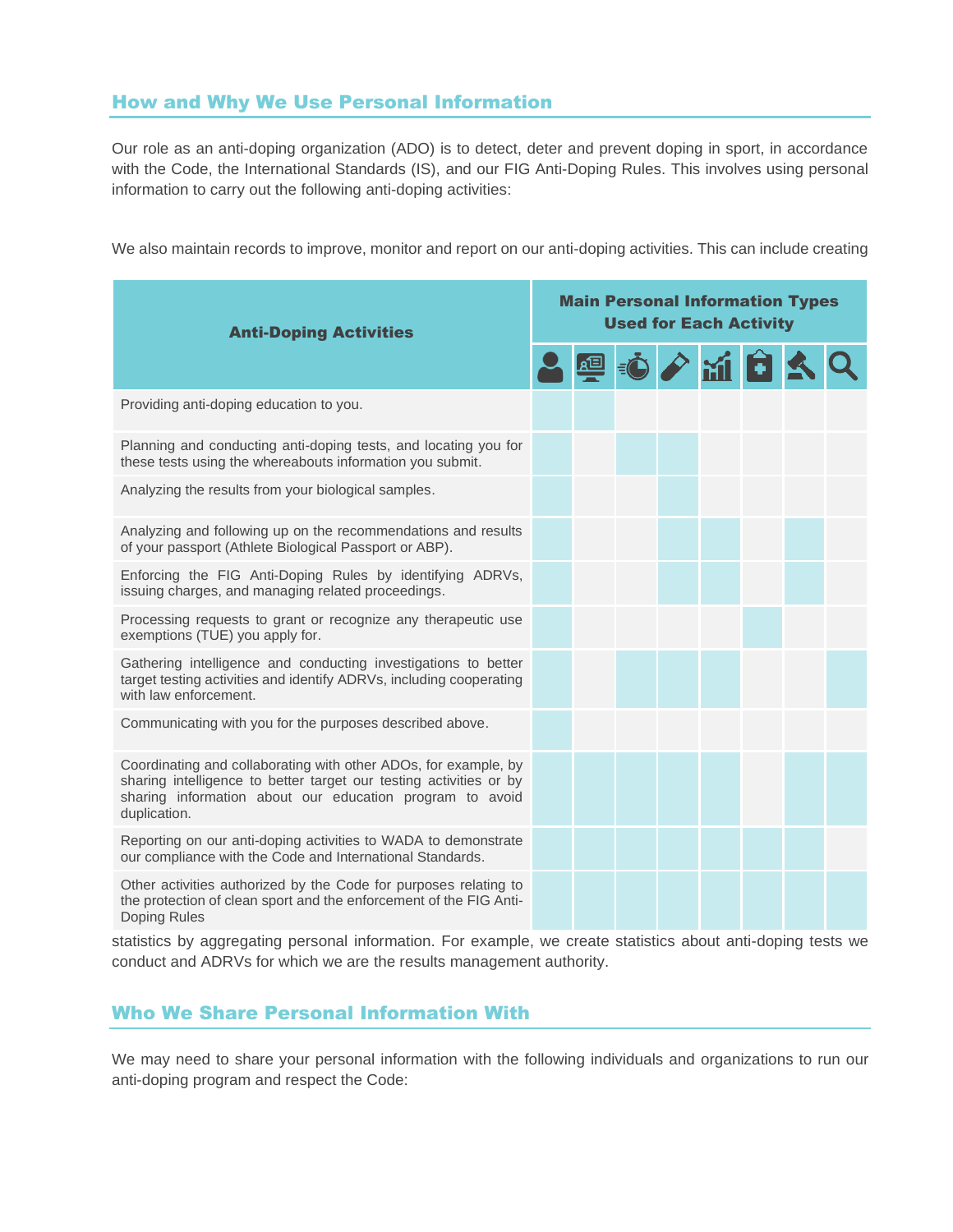- Feb 2021 ❖ **Individuals you authorize** to receive or share your personal information, like an agent, coach, doctor, or a parent or guardian.
- ❖ **Code Signatories** that have testing authority, sample collection authority, or results management authority over you, like a National Anti-Doping Organization, International Federation, or Major Event Organizers.
- ❖ **WADA** (the World Anti-Doping Agency), that ensures all Code Signatories respect the rules of the Code. WADA also operates and manages the Anti-Doping Administration System (**ADAMS)**, a platform hosted in Canada to which we will upload your personal information. Using ADAMS facilitates the collaboration and sharing of information needed to run our anti-doping program.
- ❖ **Laboratories and Athlete Passport Management Units** that analyze anti-doping samples and the Athlete Biological Passport. They are subject to the International Standard for Laboratories, and only have access to coded data (based on sample codes or passport IDs).
- ❖ The **International Testing Agency (ITA),** that is an international organisation constituted as a not-forprofit foundation established in Switzerland, providing independent expert anti-doping serivces to ADOs. The FIG has contractually delegated the management and implementation of parts of the FIG anti-doping programme to the ITA. As part such delegation, the ITA is duly authorized to collect and process personal data in the context of the implementation and enforcement of the FIG anti-doping programme in accordance with the FIG Anti-Doping Rules.
- ❖ Other **delegated third parties and service providers** that we hire to help us carry out anti-doping activities and maintain our operations. We require delegated third parties and service providers to agree to strict contractual controls designed to protect your personal information.
- ❖ **National Federations** and **Continental Federations**, that may receive disciplinary notices or other information concerning their athletes or other affiliated persons.
- ❖ **Disciplinary panels** and **hearing bodies** (including the Court of Arbitration for Sport), for adjudicating ADRVs and/or other disciplinary offences in accordance with the Code and/or other applicable regulations.
- ❖ **Public authorities** and **other relevant bodies** (including law enforcement agencies) responsible for enforcing sport and anti-doping laws and for investigating offences tied to doping in sport.

In accordance with the Code, some of your personal information, such as your name, sport and other antidoping related data may be publicly disclosed in cases where you have been charged with or convicted of an anti-doping rule violaiton. Your personal information may also be disclosed to third parties in any event where such disclosure (a) is required by law, regulation or compulsory legal process, (b) takes place with your consent, or (c) is necessary to assist law enforcement or governmental or other authorities in the detection, investigation or prosecution of a criminal offence or breach of the Code, provided that the personal information is reasonably relevant to the offence in question.

#### International Transfers

Your personal information may be made available by the FIG or the ITA to third persons or parties, including authorised service providers, WADA and ADOs that are located outside of the European Union and Switzerland. For example, your personal information will be recorded in ADAMS or transferred to authorised service providers or ADOs in countries where you reside, train or participate in competitions. Such transfers are a necessary consequence of participation in organized sport and facilitate the strong public interests served by eliminating doping in sport.

The international transfer of your personal information to third countries and international organizations takes place in accordance with the Code and the ISPPPI. When transferring your personal infromation internationally we make sure to comply with applicable laws and regulations, for example, by ensuring that the recipients of your information maintain appropriate safeguards and provide an adequate level of data protection.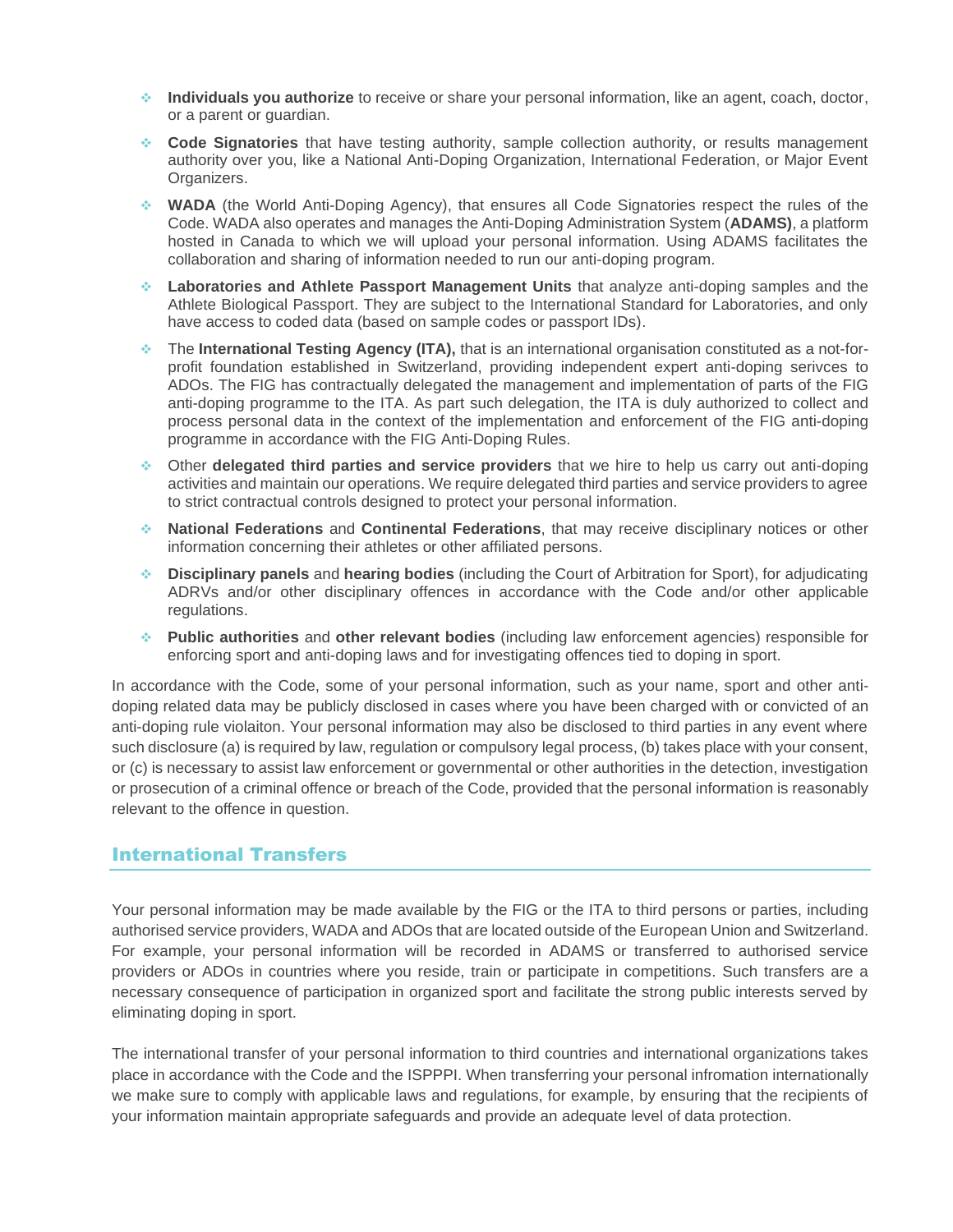For details about **ADAMS**, associated mobile apps like Athlete Central, and how WADA will process your personal information, review the **[ADAMS Privacy Policy](https://adams-help.wada-ama.org/hc/en-us/articles/360012071820-ADAMS-Privacy-Policy)** or contact WADA at **[privacy@wada-ama.org](mailto:privacy@wada-ama.org)**.

### Fair & Lawful Processing

We process your personal information where necessary and proportionate to our anti-doping program. Under data protection laws, we rely on the following "legal grounds" or "bases" to process personal information for anti-doping activities:

- ❖ with your consent; for instance, when you apply for a TUE;
- $\bullet$  to comply with anti-doping laws, sports laws, or other applicable laws or compulsory legal processes;
- ❖ to serve the substantial public interest of eliminating doping in sport;
- ❖ to perform a contract or take necessary steps prior to entering a contract; and
- ❖ to fulfill legitimate interests associated with the activities of an ADO
- ❖ to protect your vital interests or those of another person
- ❖ based on applicable legal provisions authorising the processing of personal information for the purpose of fighting against doping.

## Your Rights

You have rights with respect to your personal information under the **[International Standard for the Protection](https://www.wada-ama.org/en/resources/data-protection/international-standard-for-the-protection-of-privacy-and-personal)  of Privacy [and Personal Information](https://www.wada-ama.org/en/resources/data-protection/international-standard-for-the-protection-of-privacy-and-personal)** and data protection laws, including the right to a copy of your personal information and to have it corrected, blocked or deleted in certain circumstances. You also have the right to lodge a complaint with us.

Because anti-doping is a mandatory feature of organized sport, it still may be necessary for us, the ITA, WADA, and other ADOs and organizations to continue to process your personal information to fulfill obligations under the Code, the International Standards, or national anti-doping or sport laws, despite your objection to such processing or withdrawal of consent (where applicable). This includes processing for investigations or proceedings related to possible ADRVs, as well as processing to establish, exercise or defend against legal claims involving you, WADA and/or an ADO. Objecting or withdrawing consent could also have consequences for you, such as triggering your non-compliance with the Code and IS, as well as the FIG Anti-Doping Rules; producing an ADRV (e.g., under Article 2.3 of the Code – Evasion, Refusal or Failure to Submit to Sample Collection); or preventing you from participating in sporting events.

Please [Contact Us](#page-4-0) to exercise your rights or if you have questions or complaints about how we handle personal information.

### Safeguards & Retention

We have adopted measures, including administrative, technical, physical and contractual measures, to protect personal information in our custody and control against theft, loss and unauthorized access, use, modification or disclosure.

We restrict access to personal information on a need-to-know basis to employees and authorized delegated third parties and service providers who require access to fulfill their designated functions. The ADOs we share